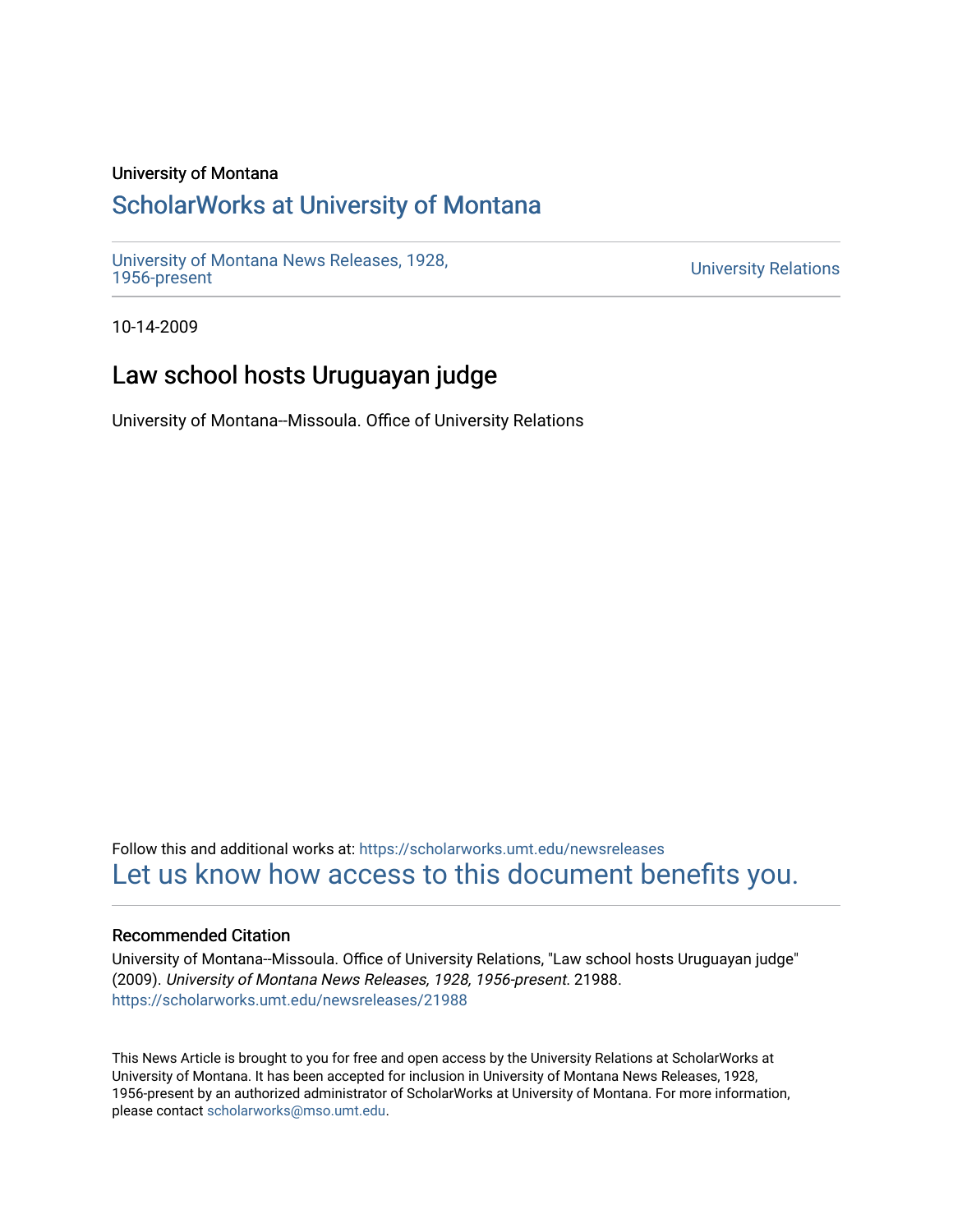**Contact:** David Aronofsky, UM legal counsel, 406-243-4742, aronofsky d@mso. umt. edu.

#### **LAW SCHOOL HOSTS URUGUAYAN JUDGE**

### **MISSOULA-**

Beatriz Venturini, presiding judge of Uruguay's 14th civil judicial district and a prominent law professor in Montevideo, will present a lunchtime talk and participate in an evening discussion on Monday, Oct. 19, at The University of Montana.

Venturini and Montana District Court Judge John Larson will discuss "The Role of the Judge in the Civil Law and Common Law: A Comparative Law Discussion" at 7 p.m. in the Law Building's Castles Center. The discussion will be moderated by Anna Conley, adjunct lecturer at the UM School of Law, which is hosting the event. Light refreshments will be served and the public is invited.

Earlier that day, Venturini will give a brown bag presentation on "Judicial Independence in Latin American Democracies: Challenges and Successes" at noon in University Center Room 329. The talk is presented by UM's Latin American Studies faculty. The public is welcome to bring a lunch.

As Uruguay's most prominent female judge, Venturini has more than a dozen years on the bench and hears civil cases exclusively. She also is a professor of civil law, contracts law and torts at the country's three principal law schools and has written treatises on professional malpractice that are used extensively throughout South America.

Larson has been a state district judge in Missoula since 1993 and is nationally renowned as an expert on child and family law issues. He also helped create Montana's drug treatment and mental health courts.